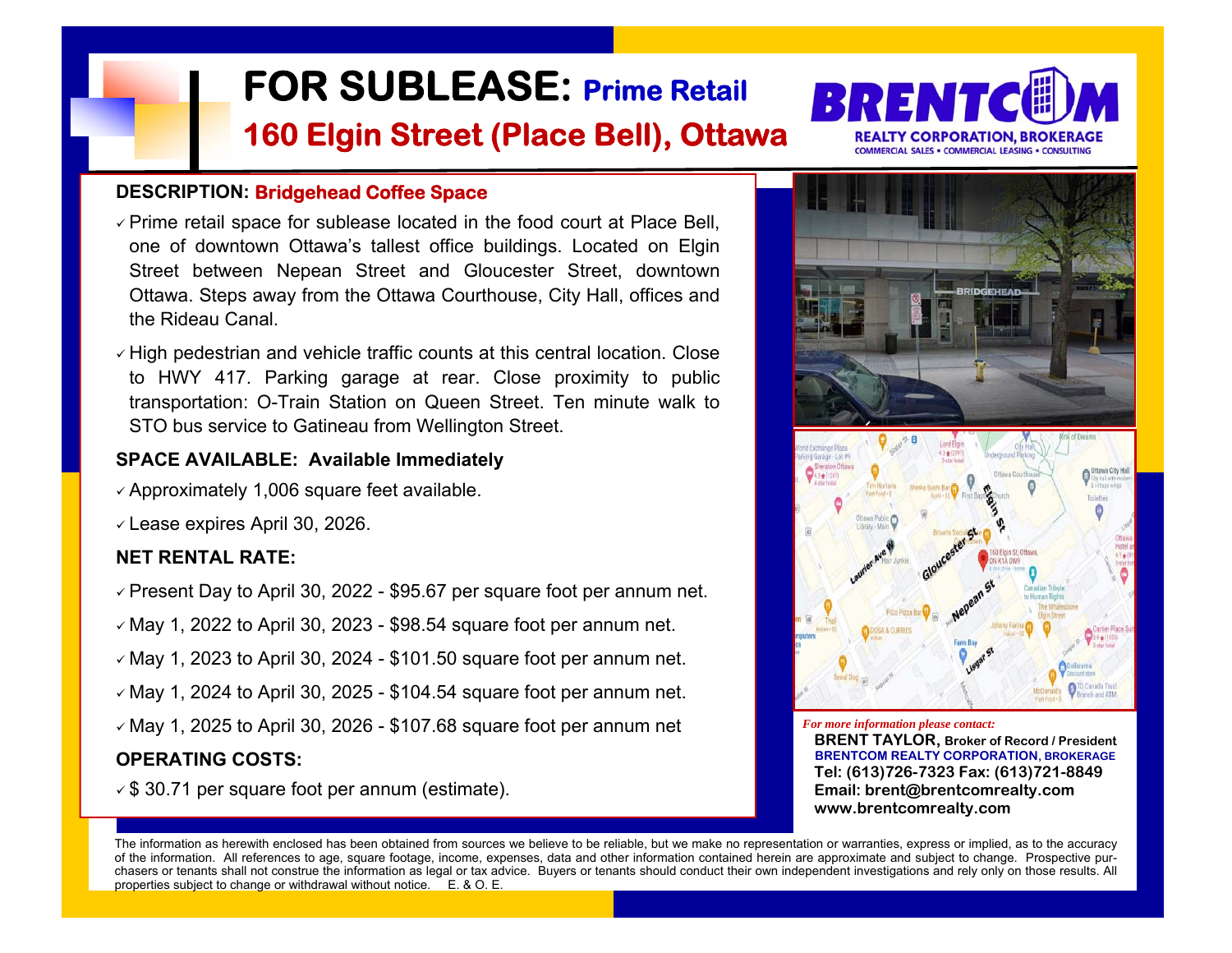

The information as herewith enclosed has been obtained from sources we believe to be reliable, but we make no representation or warranties, express or implied, as to the accuracy of the information. All references to age, square footage, income, expenses, data and other information contained herein are approximate and subject to change. Prospective purchasers or tenants shall not construe the information as legal or tax advice. Buyers or tenants should conduct their own independent investigations and rely only on those results.